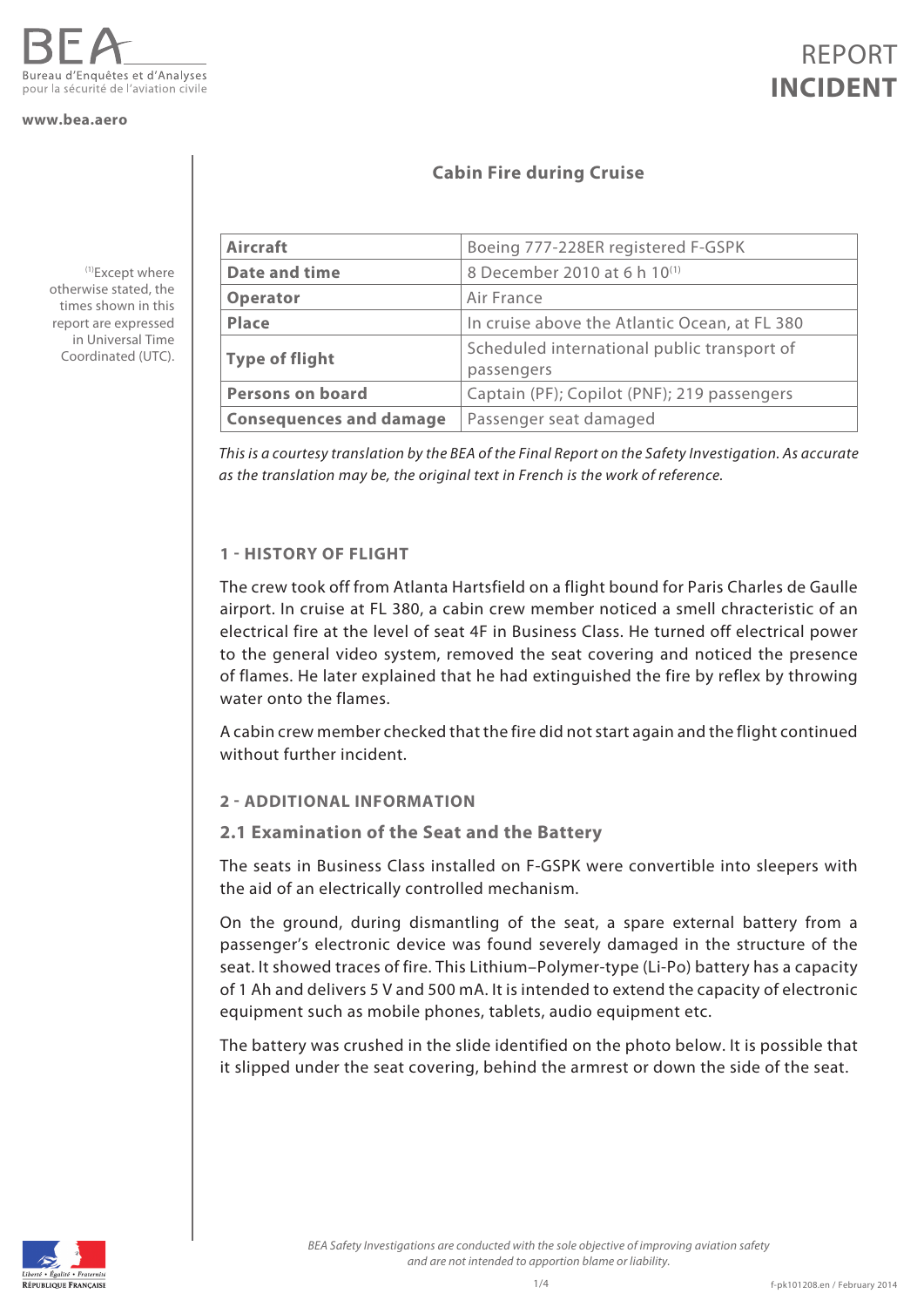

Seat identical to that in the incident

An X-ray examination showed that the active elements in the battery had disappeared and the electronic control circuits had been destroyed. The crushing of the battery in the seat mechanism likely caused a short-circuit, leading to an increase in the internal temperature. The exposure of the lithium electrodes to the air caused a fire, and oxygen contributed to the combustion.

#### **2.2 Risks Associated with Lithium Battery Fires**

Lithium batteries are used in the majority of mobile electronic equipment. There are two main categories: non-rechargeable lithium-metal batteries and rechargeable lithiumion batteries. These batteries can be subject to overheating, in particular lithium-ion. In some cases, overheating can lead to thermal runaway and ignition. The batteries being made up of several cells, thermal runaway from one of them can spread to the others.

The oxygen in the air not being the combustive element, just extinguishing the flames does not stop the phenomenon, except if the battery is then cooled. Extinguishing actions and cooling are necessary to stop the internal reaction. During the incident, throwing water on the fire achieved this.

Throwing water on a lithium battery fire can, however, revive the flames and make it more difficult to extinguish because of the reduction of lithium in water, which leads to the release of hydrogen, which is highly inflammable.

#### **2.3 Procedures and Steps Taken by the Airline**

Transporting lithium batteries in the cabin to supply power to personal electronic devices is not subject to any regulations or harmonised preventive measures between airlines. Some airlines have chosen to ban carrying them in checked-in hold baggage.

As of the day of the incident, Air France cabin crew had been trained to use  $CO<sub>2</sub>$ or halon<sup>(2)</sup> extinguishers on electrical fires, avoiding any means containing water. However, the airline's operations manual did not include any specific instructions relating to lithium battery fires.

On 13 December 2010, that's to say five days after the event, Air France published a cabin flight safety bulletin (*Flash Sécurité des Vols Cabine*) dedicated to electrical fires and smoke in the cabin that mentioned this incident. This publication, intended for

> *BEA Safety Investigations are conducted with the sole objective of improving aviation safety and are not intended to apportion blame or liability.*

(2)Halon extinguishers can be a risk to health.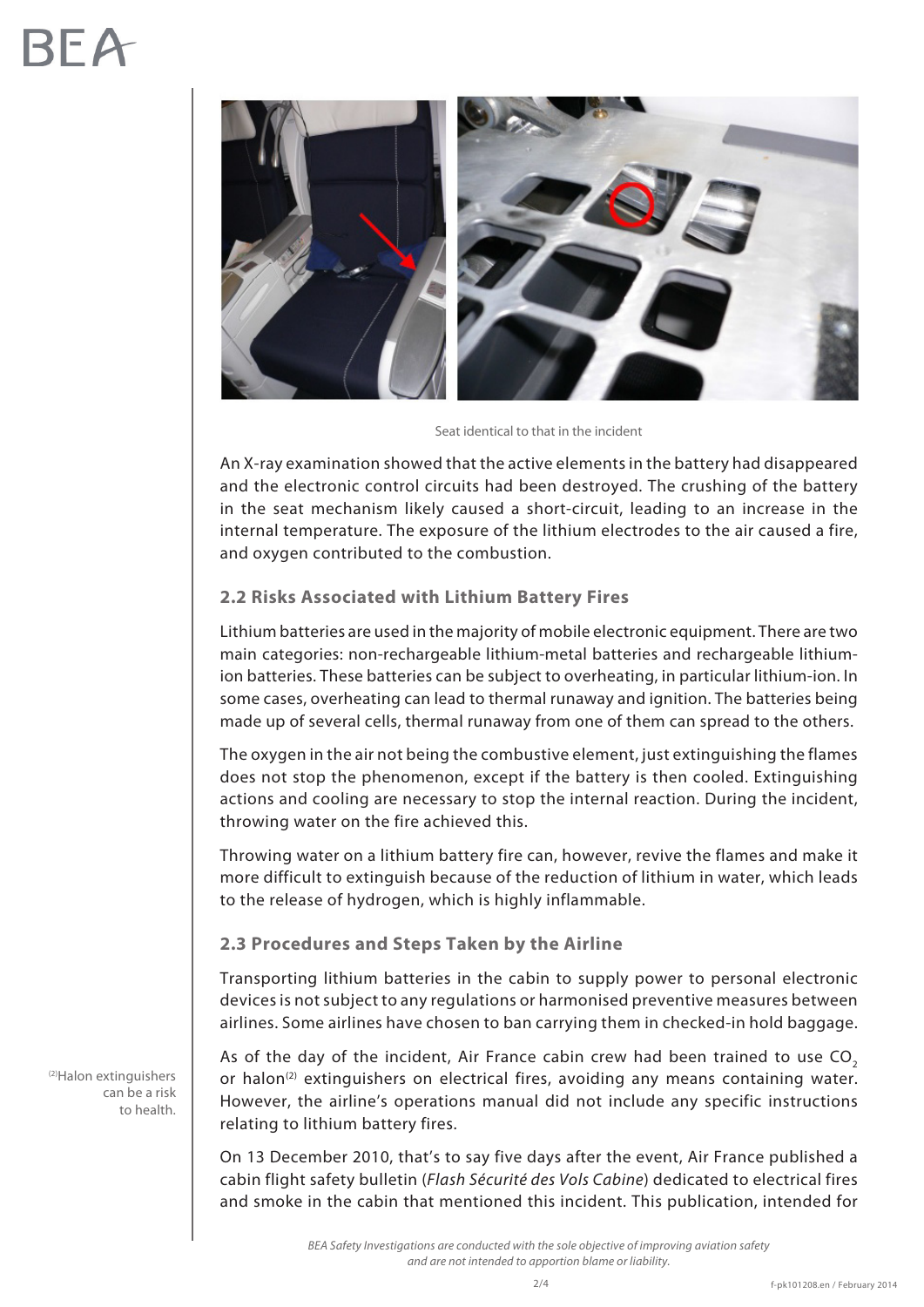## **RFA**

the airline's flight crew, states that «  $H_{_2}$ O on an electrical fire = risk of spreading it » and *« never pour water on an electrical source even by reflex »*. It did not present any specific instructions relating to lithium battery fires.

On 4 August 2012, Air France published a cabin flight safety bulletin (*Flash Sécurité des Vols Cabine*) specifically dedicated to fires on mobile electronic devices. In it the standard procedure to use in the first instance is stated to be using a halon extinguisher, cutting off the electrical power supply to the area in question, then cooling the device with water.

In December 2012, the airline revised its emergency procedures relating to cabin fire in the safety manual (Manuel Sécurité Sauvetage - MSS Généralités). This document specifically states that in case of a fire on an electronic device, the cabin crew should:

- *Use an extinguisher;*
- *Disconnect the device without removing the battery;*
- *Pour water on the device to cool the battery and avoid it spreading to nearby objects;*
- *Not move the device (risk of internal short-circuit).*

The procedure allows the cabin crew to fight the fire, following just one procedure applicable to any electrical fire. It is only after extinction of the flames that they can identify the exact source of the fire and take the appropriate action to use water to cool an electronic device that may contain a lithium battery.

#### **2.4 Publications and Information**

ICAO published a bulletin (EB 2011/7) relating to the transport of lithium batteries, essentially as cargo. This bulletin highlighted how dangerous these materials are and stated that several incidents had already occurred, some of which led to emergency landings. It invited the Member States to establish rules and procedures relating to the transport of this type of battery. The instructions for transporting them as cargo are covered in ICAO document Doc 9284 relating to hazardous materials

In the United States, the FAA published a Safety Alert for Operators referenced SAFO 09013 in order to improve awareness of the risks of lithium batteries contained in mobile electronic devices. In it, the FAA recommends the use of halon or water to extinguish the flames and, in all cases, water to cool the batteries.

EASA has not published similar information for European operators.

#### **2.5 Studies**

Many studies are currently under way relating to the transport of lithium batteries as cargo. The hazards of the latter have been identified. Nevertheless, none of these studies relates to batteries of mobile electronic devices transported in the cabin.

#### **2.6 Similar Events**

On 2 May 2013, a similar event to that to F-GSPK occurred on board the Air France Boeing 777 registered F-GSQU during a flight from Paris Charles de Gaulle to São Paulo (Brazil). Shortly before the beginning of the descent, a mobile phone that was being recharged caught fire under a cushion on a passenger seat. The cabin crew put out the fire with a halon extinguisher. The telephone was then placed under running water until the end of the flight.

*BEA Safety Investigations are conducted with the sole objective of improving aviation safety and are not intended to apportion blame or liability.*